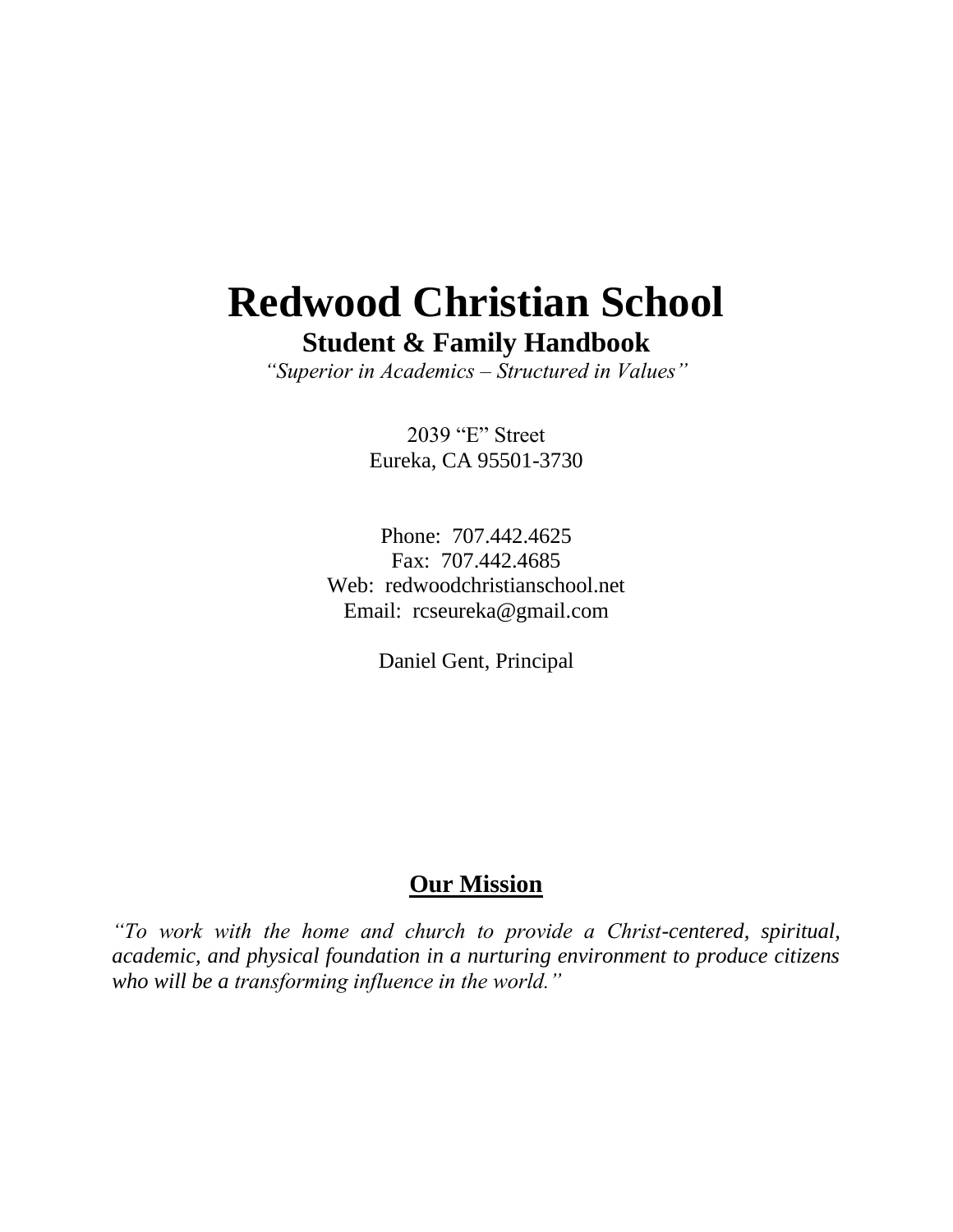# **TABLE OF CONTENTS**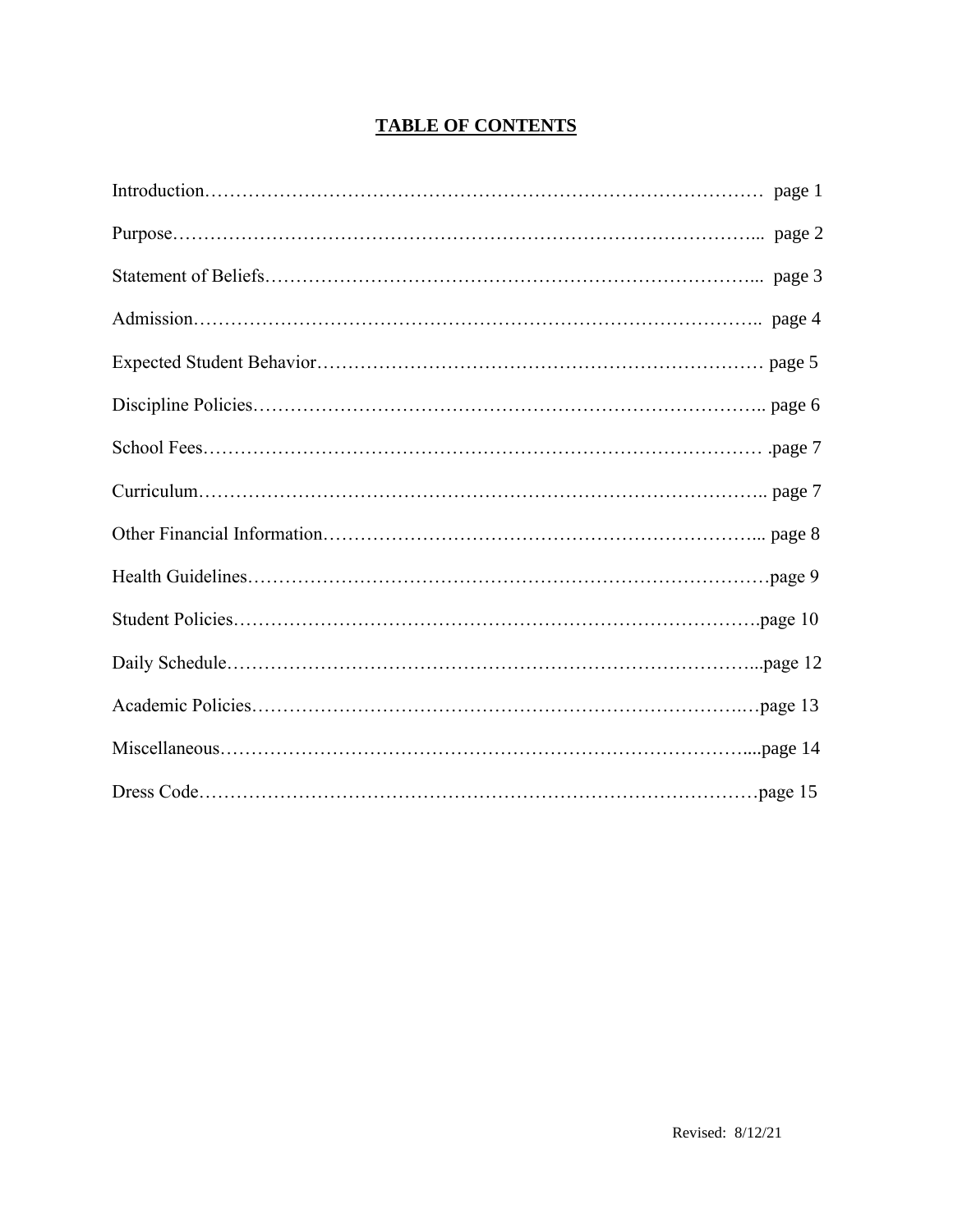# **INTRODUCTION**

This handbook is written to inform you of the operational policies and procedures of Redwood Christian School. We encourage you to read it thoroughly and discuss it with your children. If questions still exist, feel free to call the school office. We welcome your inquiries about our school.

Redwood Christian School is a non-denominational school serving the academic needs of families in our area. RCS provides a truly Christ-centered education, and is administered and implemented by those called to this ministry.

As such, RCS is an extension of the in-home training of children. The school staff works closely with parents to teach and train the whole child. Our team effort produces successful students who are able to be witnesses for Christ.

Redwood Christian School is a ministry of the First Church of the Nazarene and is governed by an appointed board. The school board is always open to suggestions from the parents. Anyone wishing to address the board is asked to contact the school administrator so that the matter may be placed on the next meeting agenda.

Redwood Christian School is a member of the Association of Christian Schools International. ACSI is an organization which serves Christian schools across the United States and around the world. ACSI also provides professional training for our staff through continuing education seminars.

We trust that you will find this handbook to be helpful and informative. Thank you for your interest in Redwood Christian School.

Sincerely,

Daniel Gent Principal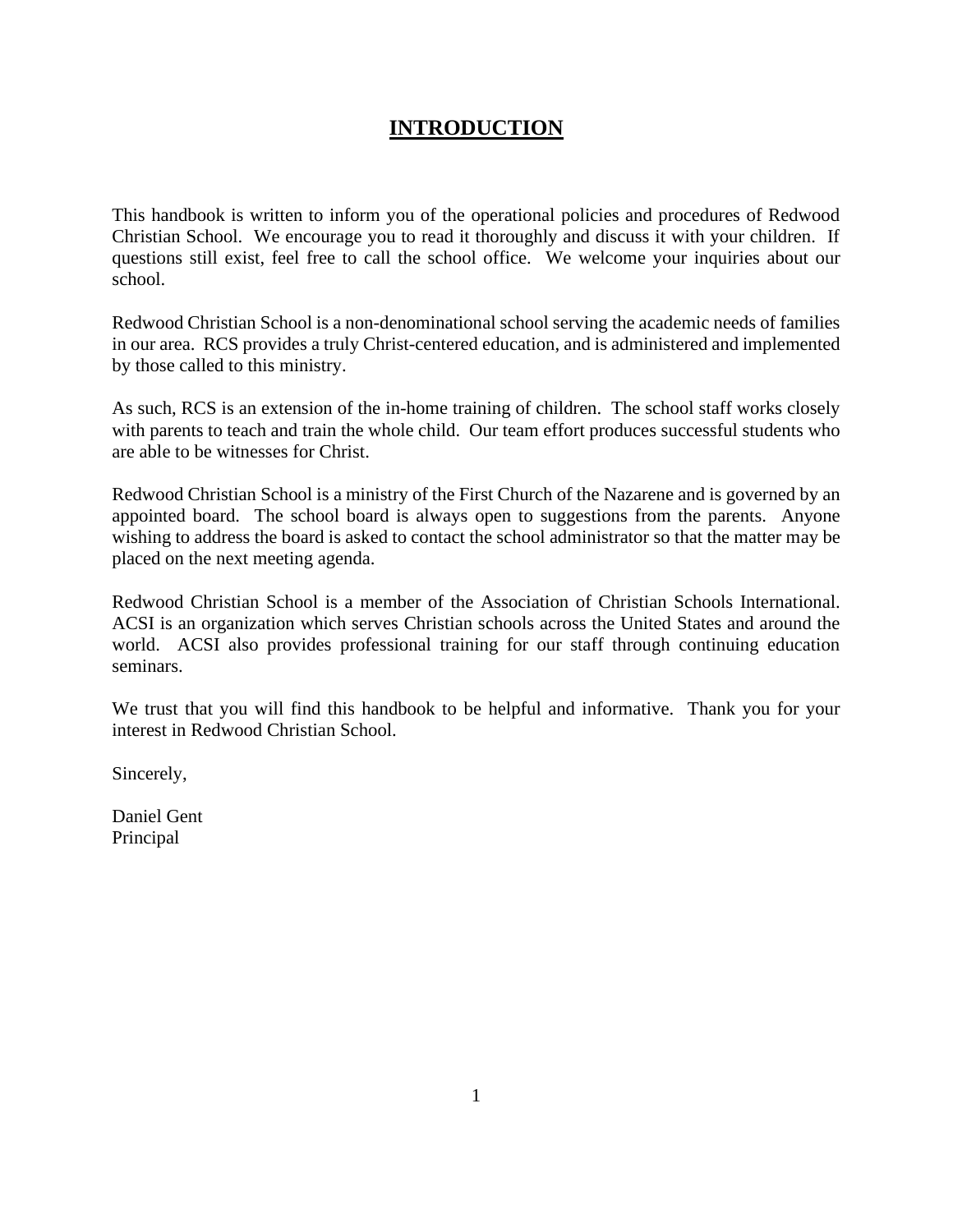### **PURPOSE**

To create a Christ-filled educational environment.

To work together with students and their families to succeed in the educational process.

To recognize the uniqueness of each student and to nurture each special God-given talent and ability.

To equip children to become disciples of Jesus through the process of teaching, training, and character building.

To provide a setting where:

Christian values are demonstrated, appreciated, and encouraged.

Students are given the opportunity for self-direction, value judgments, and decisionmaking.

Failures and mistakes are seen as areas for growth rather than as stigmatizing events.

Each student develops intellectually, spiritually, morally, physically and socially to the highest degree possible.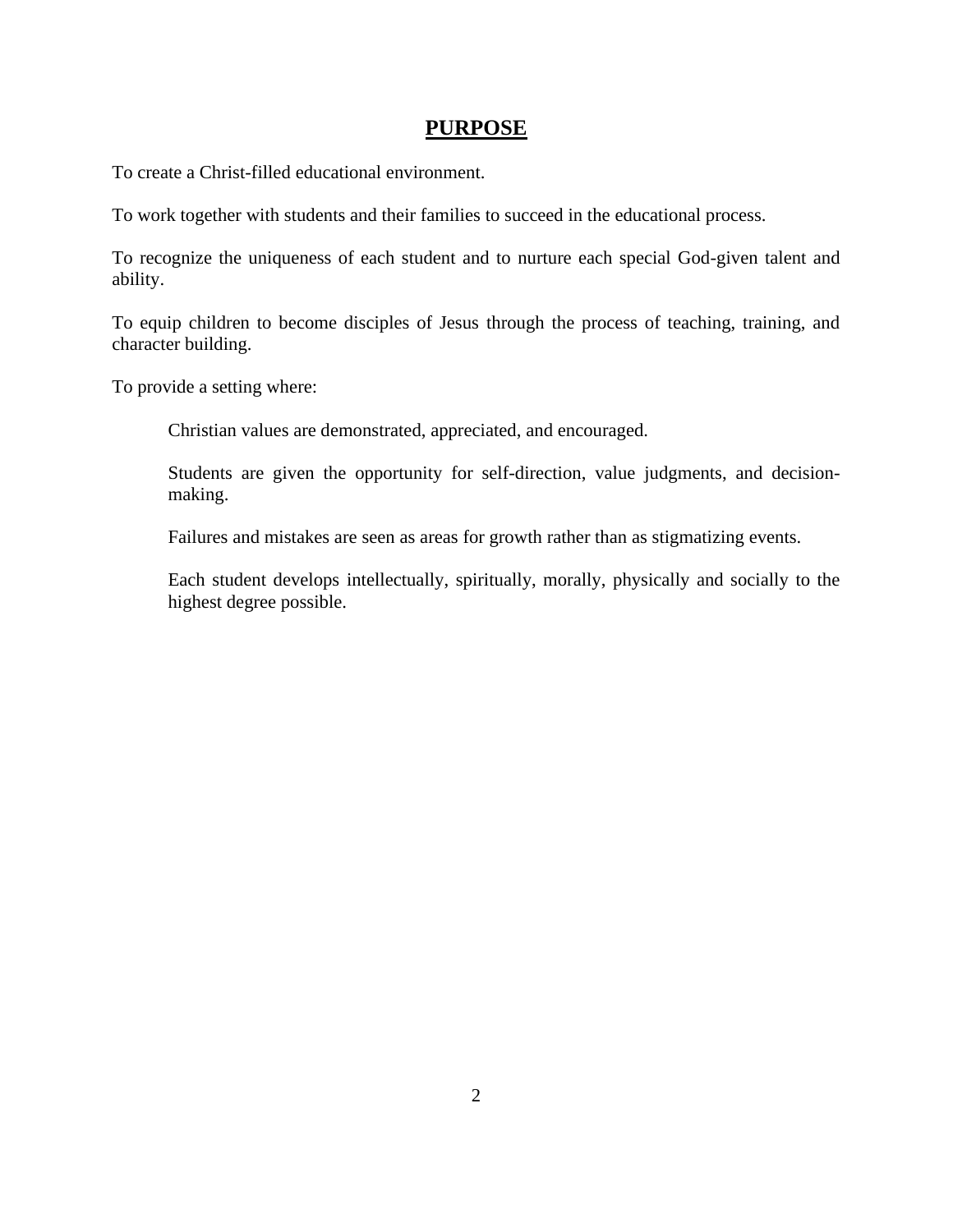### **REDWOOD CHRISTIAN SCHOOL STATEMENT OF BELIEFS**

#### **WE BELIEVE…**

...the Bible to be the inspired, the only infallible, authoritative, inerrant Word of God. (2 Timothy 3:16, 2 Peter 1:21)

...there is one God, eternally existent in three persons - Father, Son, and Holy Spirit. (Genesis 1:1. Matthew 28:19, John 10:30)

...in the deity of Christ (John 10:33), His virgin birth (Isaiah 7:14, Matthew 1:23, Luke 1:35), His sinless life (Hebrews 4:15, Hebrews 7:26), His miracles (John 2:11), His vicarious and atoning death (1 Corinthians 15:3, Ephesians 1:7, Hebrews 2:9), His resurrection (John 11:25, 1 Corinthians 15:4), His ascension to the right hand of God (Mark 16:19), His personal return in power and glory. (Acts 1:11, Revelation 19:11)

...in the absolute necessity of regeneration by the Holy Spirit for salvation because of the exceeding sinfulness of human nature; and that we are justified on the single ground of faith in the shed blood of Christ and that only by God's grace and through faith alone we are saved. (John 3:16-19, John 5:24, Romans 3:23, Romans 5:8-9, Ephesians 2:8-10, Titus 3:5)

...in the resurrection of both the saved and the lost - the saved to the resurrection of life, and the lost to the resurrection of condemnation. (John 5:28-29)

...in the spiritual unity of believers in our Lord Jesus Christ. (Romans 8:9, 1 Corinthians 12:12- 13, Galatians 3:26-28)

...in the present ministry of the Holy Spirit by whose indwelling the Christian is enabled to live a godly life. (Romans 8:13-14, 1 Corinthians 3:16, 1Corinthians 6:19-20, Ephesians 4:30, Ephesians 5:18)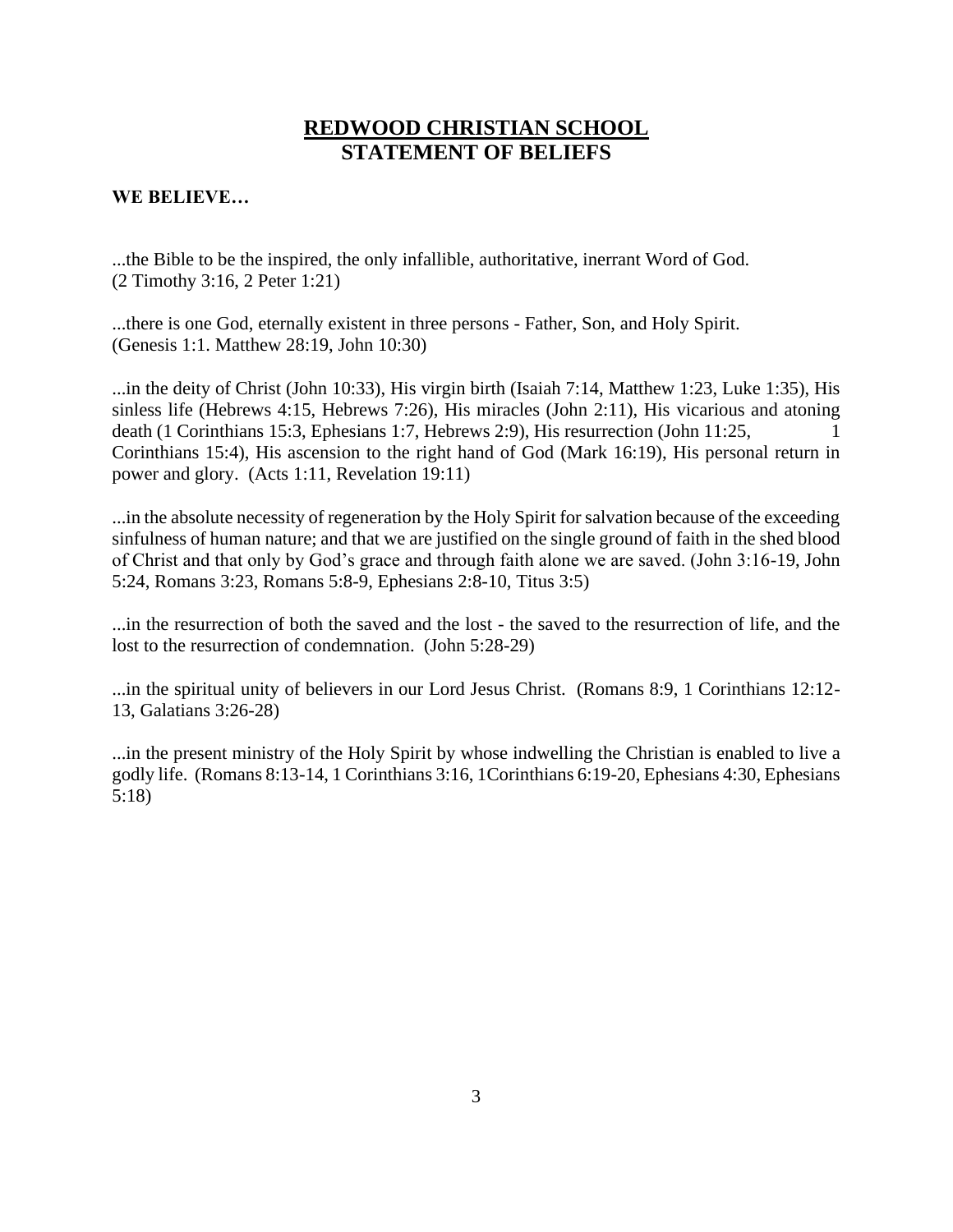## **ADMISSION**

#### **Non-discriminatory Policy**

All students are considered on their merit, and no applicant will be denied admission on the basis of ethnic origin or gender.

#### **Legal Requirements**

State law requires that a student entering kindergarten must be five years old by December  $2<sup>nd</sup>$  of that year. **A copy of the birth certificate is required for kindergarten students.**

### **THE FOLLOWING IMMUNIZATIONS ARE REQUIRED FOR ADMISSION INTO ELEMENTARY SCHOOL:**

**4 DOSES – Polio 5 DOSES – DTP, DtaP, DR, Td 2 DOSES – MMR 3 DOSES – Hepatitis B 1 DOSE – Varicella**

State law requires a **"Report of health Examination for School Entry"** for *each child entering the first grade.* The appropriate time for this health examination is within 18 months before entering first grade. The form must be completed within 90 days after entering first grade, and will be kept in your child's cumulative file at school.

#### **Returning Students**

Each spring the school will send home re-enrollment forms. Parents are asked to return the form with the registration fee by the specified date in order to reserve a space for the fall term.

Initial admittance to Redwood Christian School does not imply automatic readmission. Redwood Christian School reserves the right to refuse admission or readmission to any prospective or returning student. Applicants who withhold pertinent information, or who falsify information, may be required to withdraw from Redwood Christian School.

#### **New Students**

An application for admission and a handbook should be obtained from the school office. Please read the handbook thoroughly. Students transferring to Redwood Christian School from another school must have a good record of conduct, character, attitude, and attendance. Final admissions acceptance will be subject to academic assessment and approval of records by Redwood Christian School.

Return the completed application and registration fee to the school office. After the Administrator reviews the application, an interview will be arranged with parent(s) and student(s).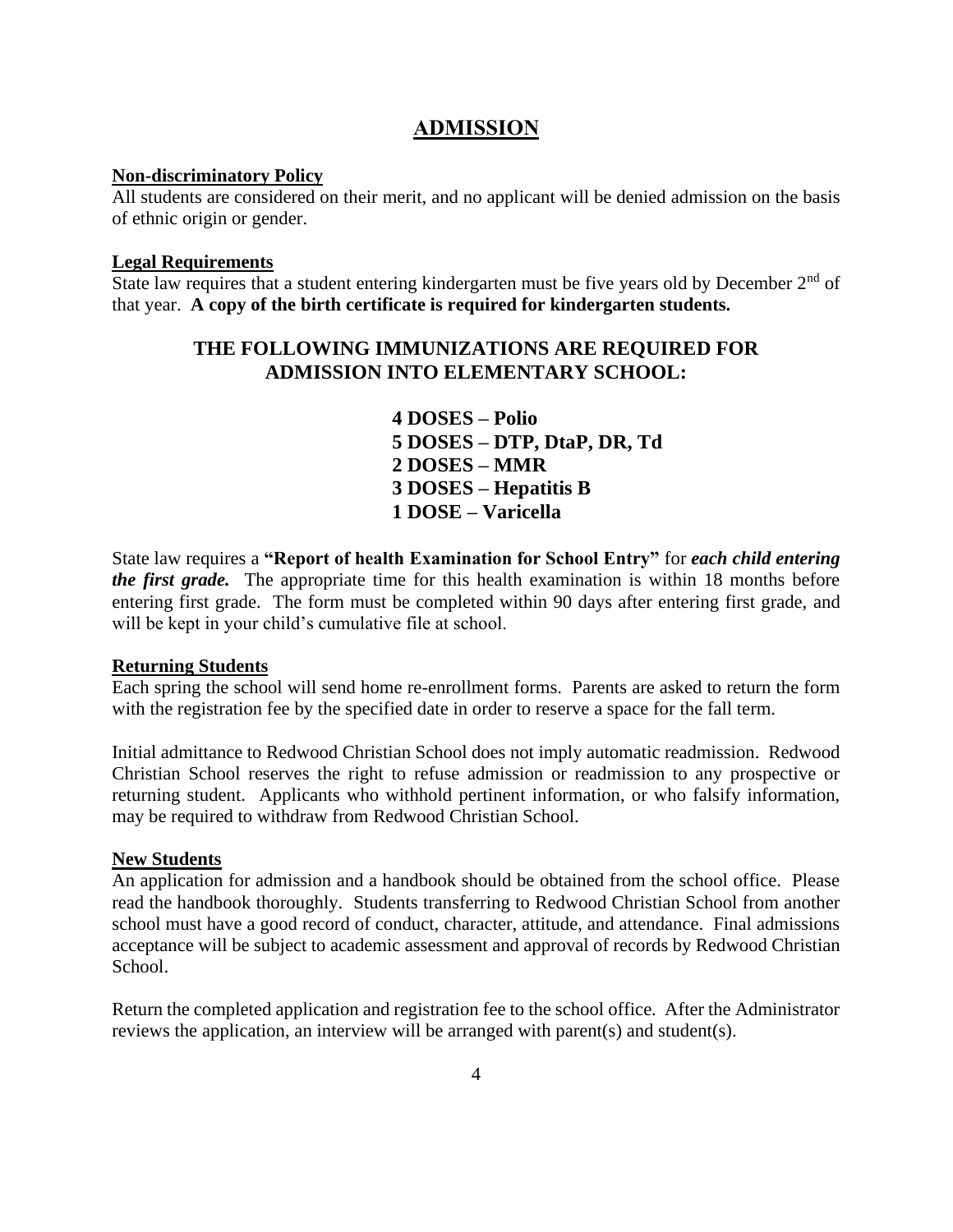# **REDWOOD CHRISTIAN SCHOOL Expected Student Behavior**

- ➢ Students are expected to come to school on time and be fully prepared for the day.
- $\triangleright$  Students will be respectful, kind and courteous to school staff, other students, and visitors at all times.
- ➢ Students will speak to each other and all school staff in a respectful, kind and courteous way, and respond in kind when greeted.
- ➢ Students will listen attentively and patiently when teacher or school staff are speaking.
- $\triangleright$  Students will put forth their best work at all times, and complete all assignments on time.
- $\triangleright$  Students will obey all school rules, and respectfully follow the directions of all school staff.
- $\triangleright$  Students are expected to display good sportsmanship in games and other physical activities, and invite others into their games.
- ➢ Students will say "please" and "thank you" when appropriate, and hold doors open for others.
- ➢ Students will conduct themselves in a respectful and courteous way during school assemblies and field trips, following directions given by school staff or parent chaperones.
- $\triangleright$  Students will respond immediately and with respect to correction given by any staff member.
- $\triangleright$  Students will continue to work in a quiet and respectful way when the teacher's back is turned or when s/he is helping other students.
- ➢ Students will respond to fellow students with kindness and assistance when help is needed.
- ➢ Students will be courteous, and willingly share items with other students.
- $\triangleright$  Students, when frustrated or upset, will write down their concerns and address them to their teachers.
- $\triangleright$  When talking with a teacher or staff member about a concern, students will do so in a respectful way and in privacy.

Courteous – Polite and kind; having good manners and respect for others. Respect – To feel high regard for; to honor.

Ephesians 4:32 – "Be kind and compassionate to one another…"

Hebrews 13:17 – "Obey your leaders and submit to their authority."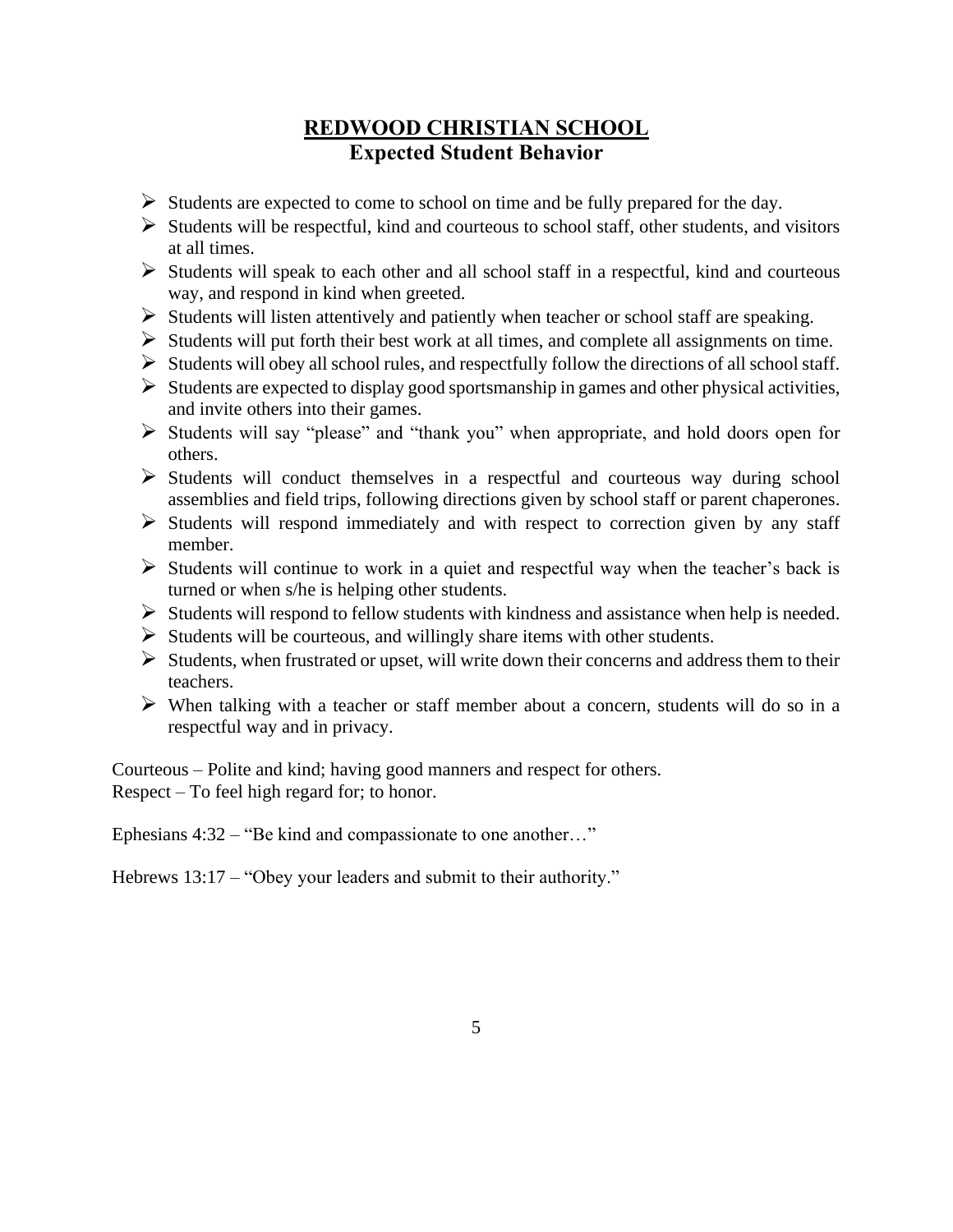## **DISCIPLINE POLICIES**

Students want and need to know the boundaries of acceptable behavior. It brings a sense of security. With this in mind, discipline shall be based on an understanding of the individual needs and development of each student, and shall be directed toward teaching Christ-like behavior.

Teachers will seek to re-channel problem behavior and teach each child to respect the rights and property of others, and to respect authority. Individual teachers, with the support and assistance of the principal, and parents when necessary, will handle misconduct. See "Redwood Christian School Disciplinary Communication" on the back of the "Enrollment Contract" for more information.

It is important to understand that attendance at Redwood Christian School is a privilege and not a right; that right may be forfeited by any student or family who does not conform to the standards and regulations of the institution. Redwood Christian School may at any time request the withdrawal of a student who, in the opinion of Redwood Christian School, is not in harmony with the spirit of the institution, regardless of whether or not her conforms to the specific rules and regulations of Redwood Christian School.

Proverbs 15:32 – "He who ignores discipline despises himself, but whoever heeds correction gains understanding."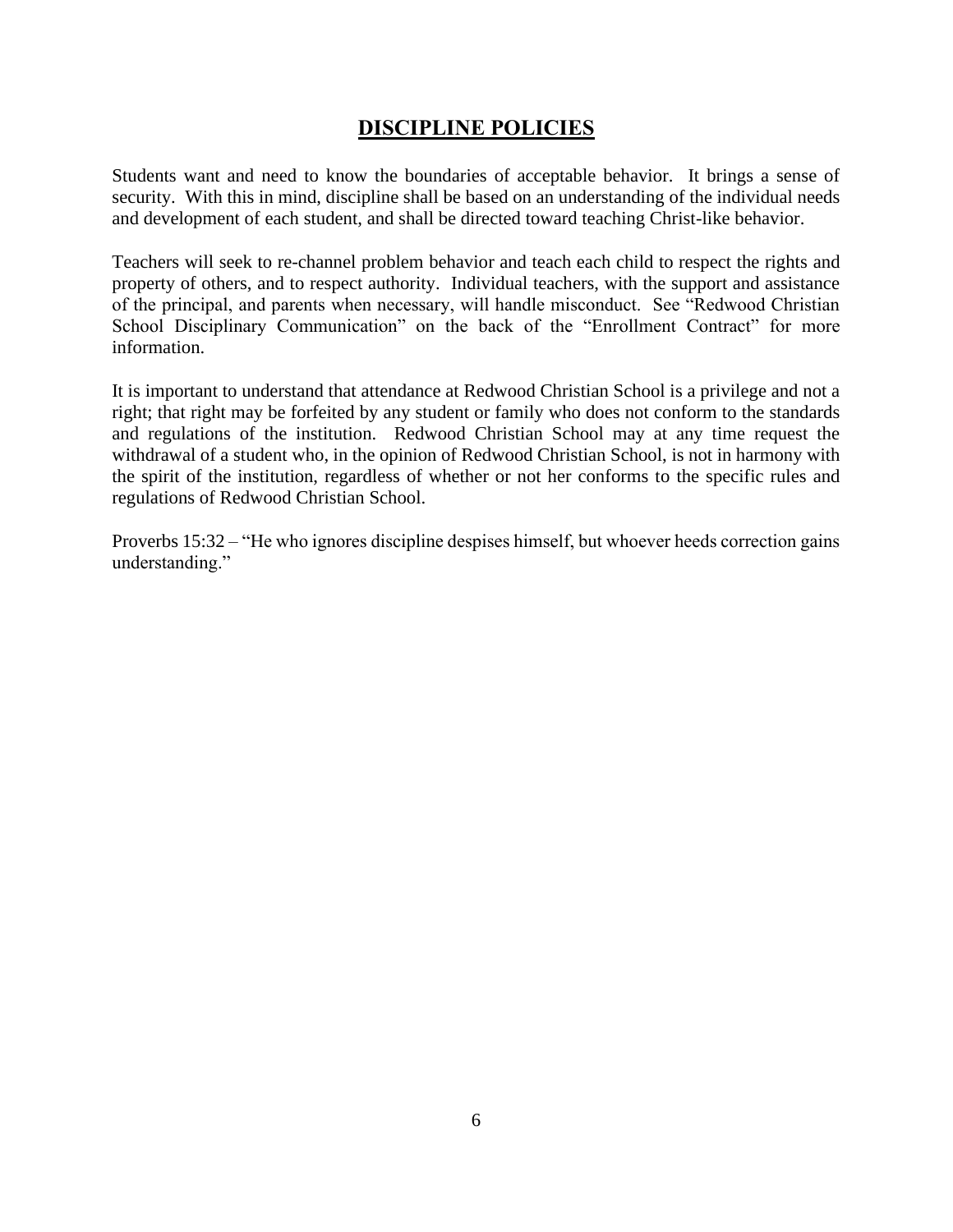# **GRIEVANCE PROCEDURE/POLICY**

Redwood Christian School is composed of many people and from time-to-time grievances may occur. Practically stated, when a grievance occurs, both parties should meet prayerfully, humbly, honestly and seek the Lord's guidance. If handled in this manner, almost all problems will be solved on a one-on-one level. This is an application of Matthew 18 and James 3.

Definition: A grievance is an unresolved problem. More specifically it would be a formal objection or complaint made on the basis of something believed to be wrong, unfair, misleading, or of poor quality.

- 1. The grievance should first be communicated personally and privately by the aggrieved person to the staff person or volunteer who is believed to be responsible.
	- a. A problem in, or related to, a class should be taken to the associated head teacher.
	- b. A problem in, or related to, a sports program should be taken to the acting coach.
	- c. A problem with the general management or structure of the school may be taken to the principal directly.
- 2. Seek clarification from the principal if you are unsure of the person to whom you should address your concern or complaint.
- 3. If the situation is not resolved, the aggrieved person should bring the grievance to the principal of the school.
- 4. If these first two steps are not successful in resolving the grievance, a written appeal may be made to the president of the school board for a hearing before a board committee.

We respectfully request that parents not talk to anyone about a situation until they have first talked to the staff member involved. We believe that this better allows for the Redwood Christian School to advocate for our students.

The school board may be addressed only with the permission of the school board president, after having spoken with the principal.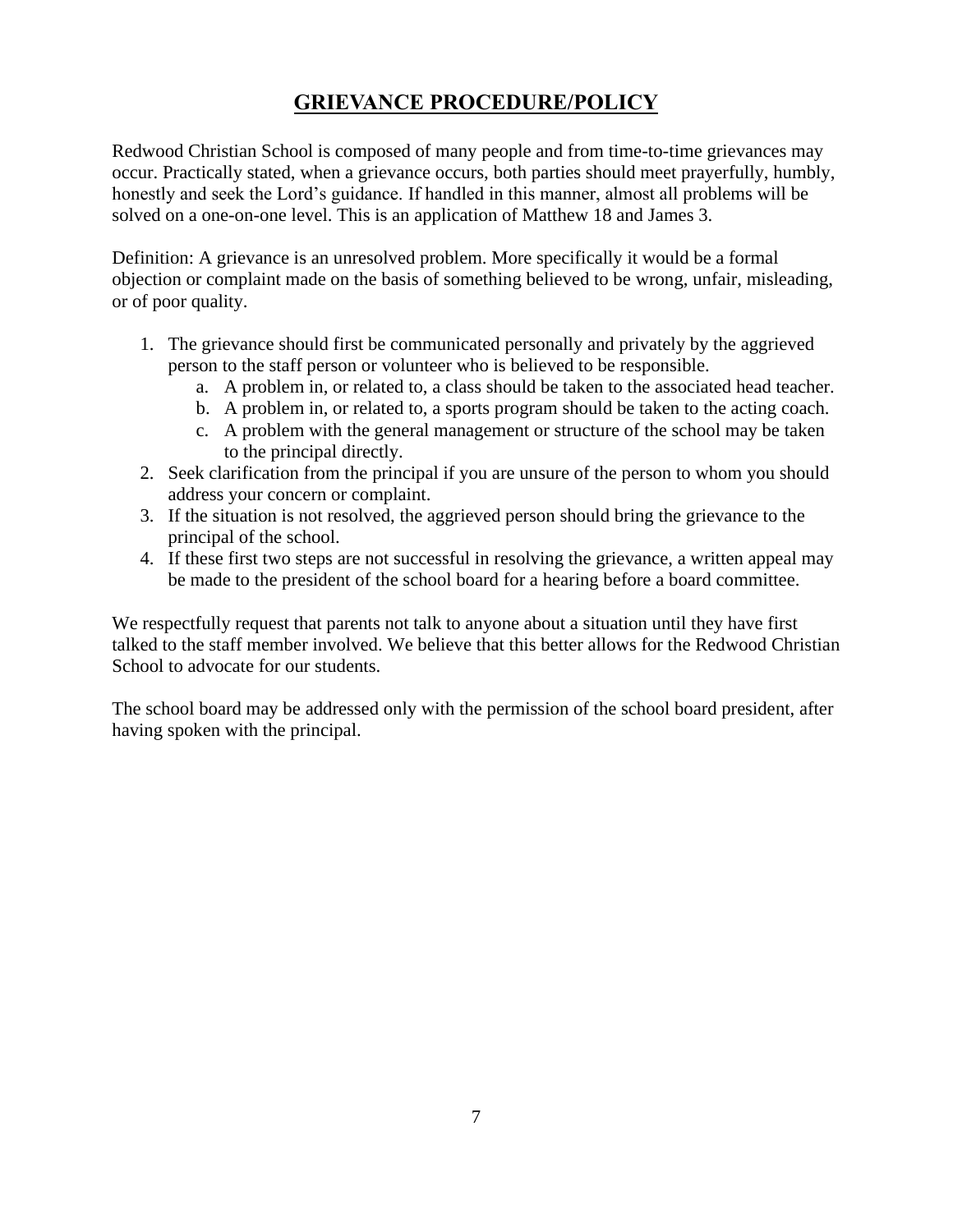# **SCHOOL FEES 2021-2022**

### **ANNUAL REGISTRATION FEE**

New student \$100.00 Currently enrolled student \$75.00

#### **ACTIVITIES FEE & ACCIDENT INSURANCE (per student)** \$125

### **TUITION**

| Grades K-8 | <b>First Child</b>   | \$5,000 |
|------------|----------------------|---------|
| Grades K-8 | Second Child \$3,750 |         |
| Grades K-8 | Third Child          | \$3,000 |
| Grades K-8 | Fourth Child         | \$2,500 |

11 EQUAL MONTHLY PAYMENTS (begins in August)

### **CURRICULUM & SUPPLIES**

Includes texts (purchase & rent), workbooks, and most classroom supplies.

Grades K-8……………………per student / year…………………………………………\$300.00

### **CURRICULUM**

Our school uses *A Beka Book* and *Bob Jones* curriculum in the classroom. *A Beka Book* and *Bob Jones* set the standard of excellence in the publishing of textbooks and other materials for Christian schools.

### **SCRIP**

Scrip is our gift card program. There is scrip available from a variety of retailers. The school receives a certain percentage every time you use scrip. The percentage varies from store to store anywhere from 2% to 18%. Every time you make a purchase, your account will be reduced by the exact percentage the school receives. We do not cap the amount of scrip you may use throughout the year to apply to your account.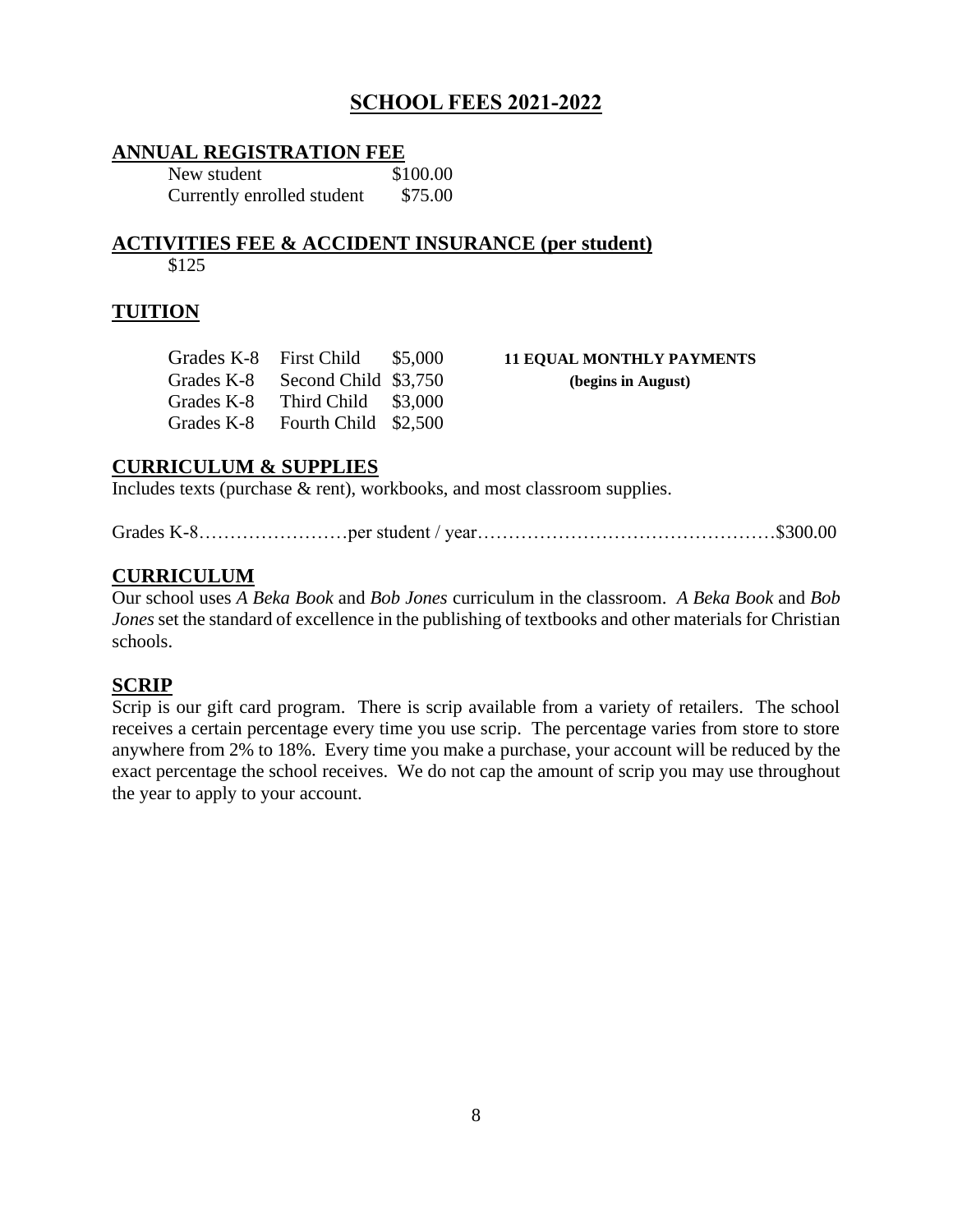### **DISCOUNTS**

**Nazarene:** A tuition discount will be given to families who are members of the Eureka First Church of the Nazarene and are actively involved in its ministry. There will be a 10% discount applied monthly.

**Military, Law Enforcement, Fire and Paramedic:** Active duty and veteran families, as well as law enforcement, fire and paramedic personnel will receive a discount of \$750.

**Pastoral Discount:** Those who are currently pastoring a local church will receive a discount of \$750.

**Pre-payment Discount:** For families who prepay their tuition, curriculum and fees prior to August  $10<sup>th</sup>$ , there will be a 5% discount applied.

**Financial Aid:** Limited financial aid is available. Financial aid applications are available in the school office.

#### **NOTE: ACCOUNTS MUST BE KEPT CURRENT TO RECEIVE DISCOUNTS AND SCHOLARSHIPS.**

# **BILLING PROCEDURES**

Payments are due on the 1<sup>st</sup> of each month (August through June) and become delinquent after the  $10<sup>th</sup>$ , at which time a \$30.00 finance charge will be added to the outstanding balance. Accounts that are over two months delinquent in their payments may result in the removal of student(s) from school until the outstanding balance is paid or other arrangements are made by the family with the administrator for an alternative payment plan.

#### **Refund Policy:**

If a student withdraws from school, a refund is given based on "unused time". Withdrawal during the 1<sup>st</sup> to the 15<sup>th</sup> of the month equals  $\frac{1}{2}$  months refund. Withdrawal during the 16<sup>th</sup> to the 31<sup>st</sup> receives no refund for that month.

**NOTE:** The first month's (August) tuition is non-refundable.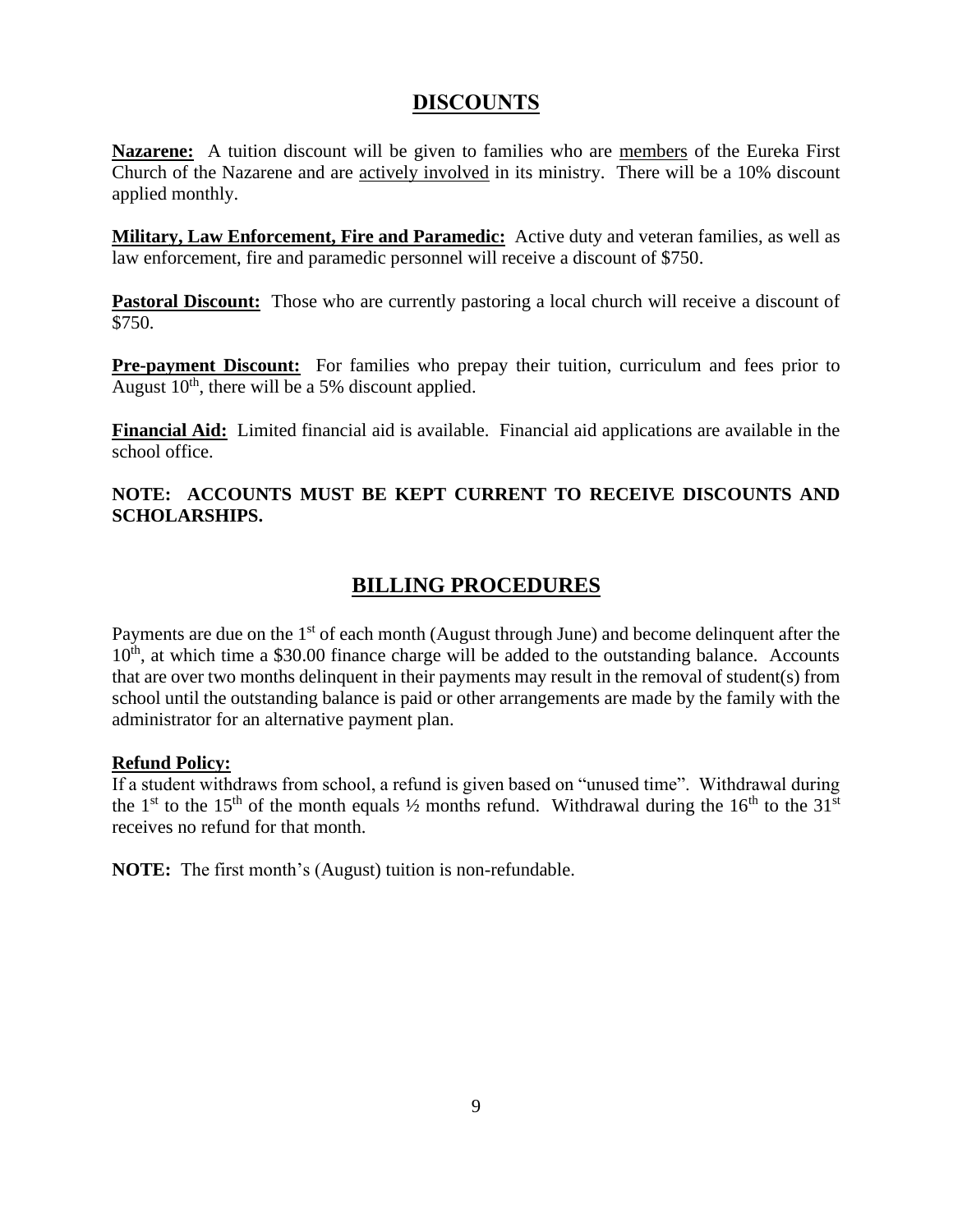# **HEALTH GUIDELINES**

#### **Illness at School**

A sick child cannot remain at school. Parents are expected to make immediate arrangements to pick up their child when the need arises. Under no circumstances should parents send children to school when they have a fever, contagious virus, bacterial infection or have not sufficiently recovered from an illness.

A child MUST be kept home from school if s/he:

- $\triangleright$  Had a fever and/or has been vomiting in the last 24 hours.
- ➢ Shows any symptoms of a communicable virus or bacterial infection such as a cold, flu, pink eye, measles, chicken pox, mumps, etc.
- $\triangleright$  Has a rash that has not been identified.

#### **Medication**

All medications must be clearly labeled with the student's name and must be accompanied by written instructions from the parents or physician. Only staff members will administer medications at school. All medications sent from home, including cough drops, must be kept in the office. Parental permission is required before any medication is administered, whether prescription or over-the-counter, unless there is signed permission on the Medical Release form for pain aid to be administered.

#### **Doctors Excuse**

Occasionally a student cannot participate in recess, gym, or strenuous physical activity. When this is the case, please send a note to the student's teacher. Any long-term requests must have a doctor's written suggestion for an activity the child can perform.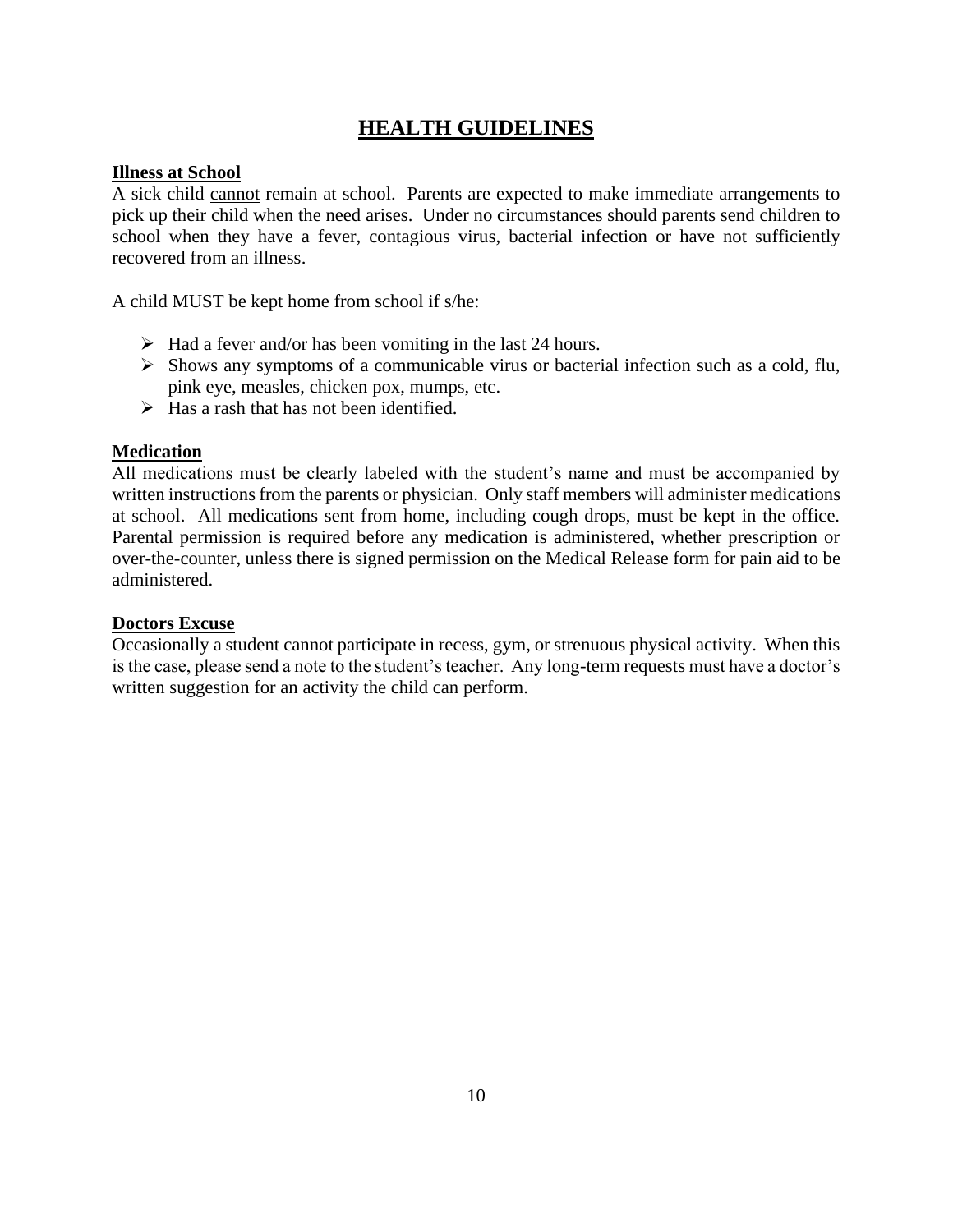# **STUDENT POLICIES**

### **ATTENDANCE**

In order to obtain the best possible education, it is important that students attend class on a daily basis and arrive on time. Regular classroom participation is necessary to achieve the best possible learning situation for every student. This policy statement has been developed to encourage good attendance and to discourage tardiness. Our goal is to maximize every student's opportunity to learn. Attendance is the responsibility of parents and students.

Absence: An absence is defined as being absent from the classroom for more than one hour of a school day. Absences may be either excused or unexcused.

Tardiness: Tardiness to class is defined as not being physically in the room at 8:25 am. Three tardies is equal to 1 unexcused absence.

Excused Absences:

- Illness: A doctor's/parent note of reason for absence is required.
- Professional Appointment: Whenever possible, professional appointments should be made after school hours. A parent's note of reason for absence is required.
- Personal or family emergency: A parent note is required.
- Homebound Instruction: The student will be responsible for making up all work assigned during the period of absence.
- Miscellaneous: It is possible that occasions may arise other than those listed in this section, necessitating that a student miss school. The administration shall make the sole determination if such an absence is excused or unexcused.

Any absence that does not meet the criteria of an excused absence will be considered unexcused. The school administration will determine if an absence is excused or unexcused. All absences without advanced warning will be considered unexcused. Please call the school office before 8:20 am and provide the student's name and grade level. Your call will be recorded on the answering machine (24 hours a day) or handled directly by office personnel. Excessive Absences:

After three unexcused absences, the parents of the student will be contacted. Six unexcused absences per trimester is considered to be excessive.

- If a student is absent six times in a trimester, the student will be considered on attendance probation for the remainder of the trimester, and the student will serve a one day at home suspension.
- If a student is absent three times while on attendance probation a conference will be held with the family, and the student will serve a one-week suspension.
- If a student is placed on attendance probation for two consecutive semesters a further conference will be held to determine whether the student is able to continue enrollment or if the family should consider an alternative means of educating their student.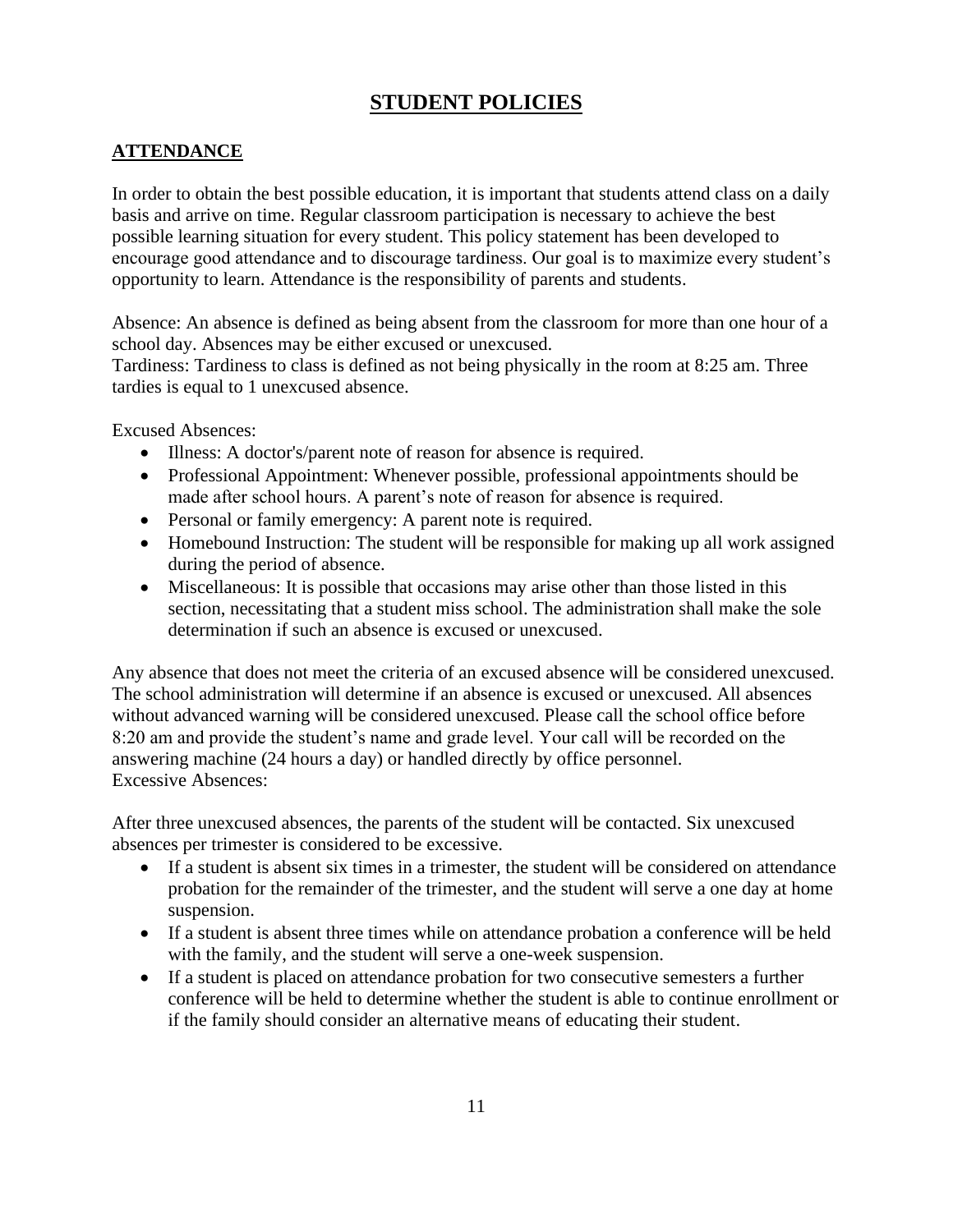**Bibles:** The New International Version (NIV) is used for classroom Bible study and memorization. Students may purchase Bibles in the school office for \$10.00.

**Telephone Use:** Student use of the school phone should be minimal. It is available for necessary student calls (this does not include arranging after school plans). Students must wait at the counter and receive permission to use the phone from the office staff.

**Cell Phone Use:** Cell phone use is not allowed during school hours. Cell phones must be turned off and stowed in backpacks during school hours. Students not following this rule will have their phone confiscated and kept in the office for their parent to pick up.

**Invitations:** Students may pass out party invitations at school only if every child in the class receives an invitation. If all students in the class are not invited, we ask that you please mail the invitations.

**Off-limit Items:** All non-school personal items are not allowed at school unless a teacher or the principal gives special permission.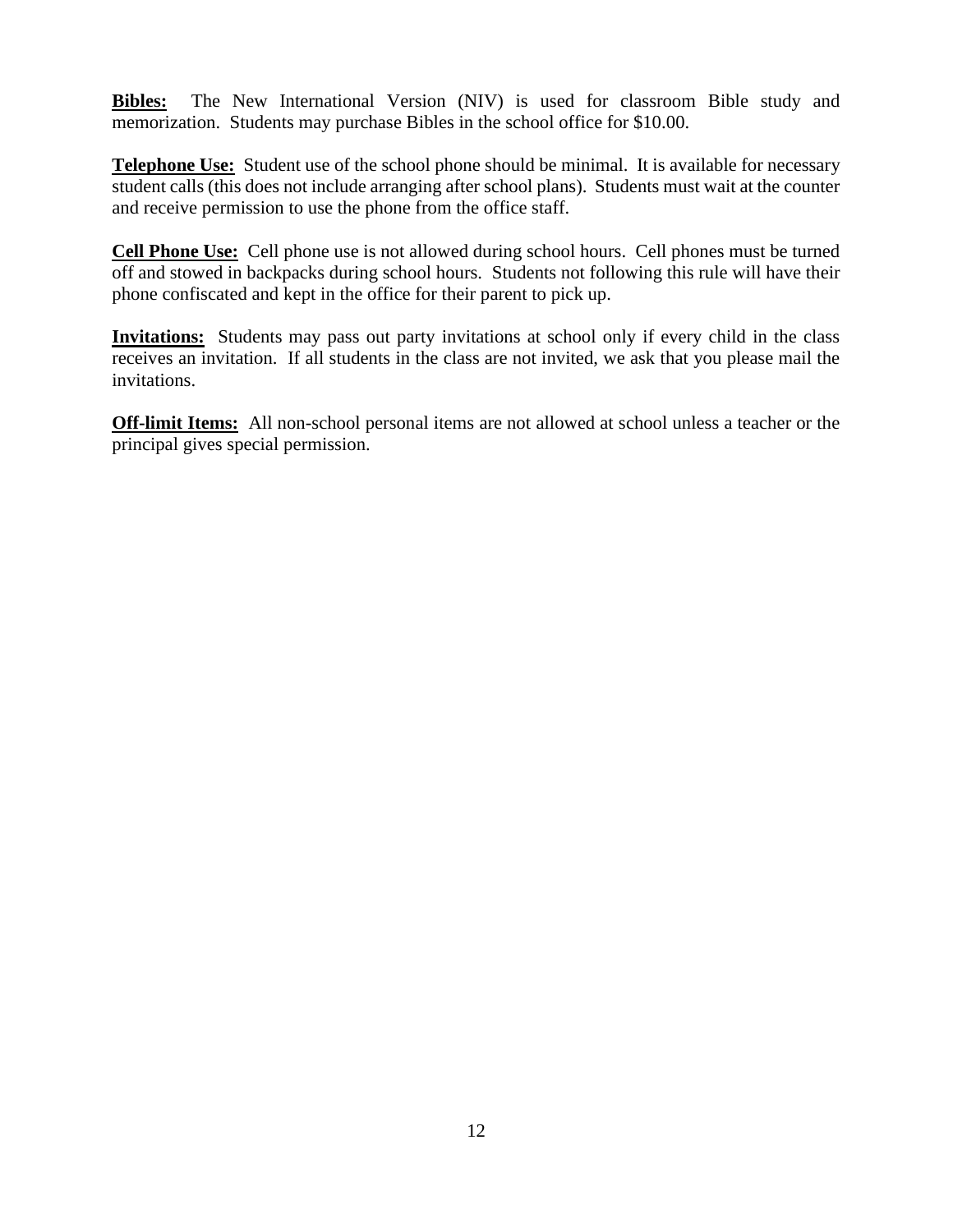# **DAILY SCHEDULE**

The doors are opened at 8:10am each day. The first bell rings at 8:20am. School begins promptly at 8:25am. The schedule is as follows:

| TK & Kindergarten  | $8:25am - 2:00pm$                                      |
|--------------------|--------------------------------------------------------|
| $1st$ Grade        | $8:25am - 2:00pm$                                      |
| $2nd - 8th$ Grades | $8:25$ am – 3:00pm (M, T, TH, F) (2:00pm on Wednesday) |

#### **School is dismissed at 2:00pm on Wednesdays to allow extra time for staff meetings.**

Students should be picked up promptly at the end of the school day.

# **AFTER SCHOOL PICK UP**

Students in TK, Kindergarten and 1<sup>st</sup> Grade must exit through the double-glass doors on "E" Street by the playground. Students in 2<sup>nd</sup>-8<sup>th</sup> Grades exit using the church main entrance. Parents should park on Humboldt Street or use the church parking lot.

After their dismissal time, students who have not been picked up will be sent to the office. A staff person will be there to supervise them until their ride arrives. Parents will be billed for this service at the discretion of the Redwood Christian School administration.

# **AFTER SCHOOL CARE**

After school care is available for all students from 2:00 p.m. until 5:30 p.m. for \$6.00/hours. More information is available in a separate program brochure in the school office.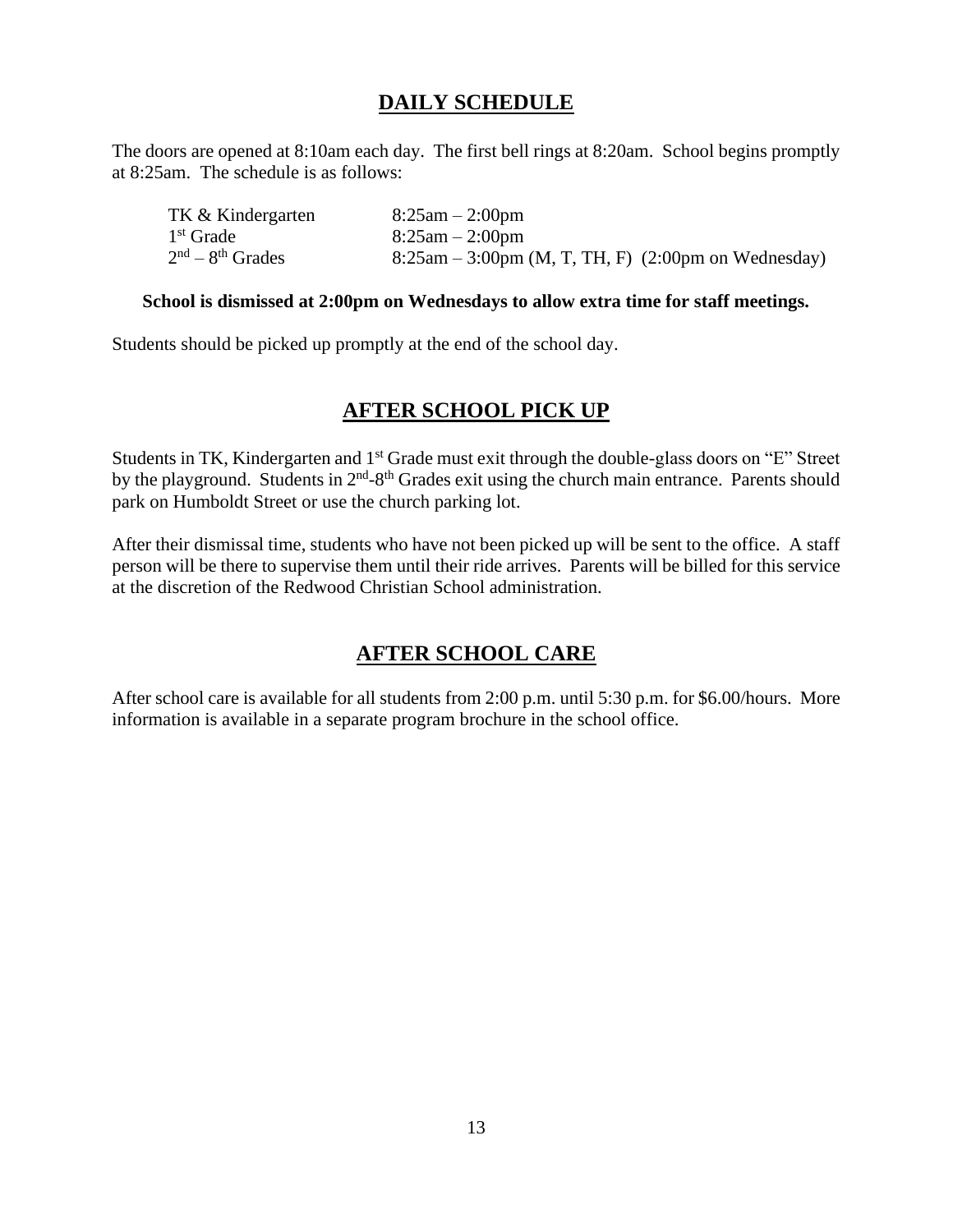# **ACADEMIC POLICIES**

#### **Assignment Books**

When a student has homework it will be noted in their book, which must be signed by the parent and returned to school the next day. The primary purpose of this policy is to make sure that parents are informed of all daily and homework assignments.

#### **Report Cards and Conferences**

Report cards are given at the end of each term. Report cards will be mailed, sent home in sealed envelopes or given to parents at term conferences. Parent-Teacher conferences will be scheduled at least once every school year. Parents are welcome to arrange additional conferences at any time as needed.

#### **Grade Guidelines**

High Honor Roll – average 90% and above, Honor Roll – average 80% to 89%

| A | 90-100% |   | 80-89% |
|---|---------|---|--------|
| C | 70-79%  | D | 60-69% |

### **Achievement Tests**

Standardized testing will be administered to all students in the spring of each year. Parents may request a copy of the test results for their child(ren) by contacting the school office.

#### **Learning Disabilities Policy**

*Definitions:* Severe Learning Disability: Any condition in a potential student that would require a separate classroom, program, or staff in order to provide the educational services desired by the parents.

> Learning Disability: Any condition in a potential student or student which does not require a separate classroom, program, or staff in order to provide the educational services desired by the parents.

*Guidelines:*

- 1. Children with a severe learning disability will not be admitted to Redwood Christian School due to the lack of adequate staff, funding and facilities.
- 2. Children who have been diagnosed as having a learning disability will be required to meet the same academic standards as all the other students in their grade level.
- 3. Children who have been diagnosed as having a learning disability will be given as much individual instruction and encouragement as their classmates.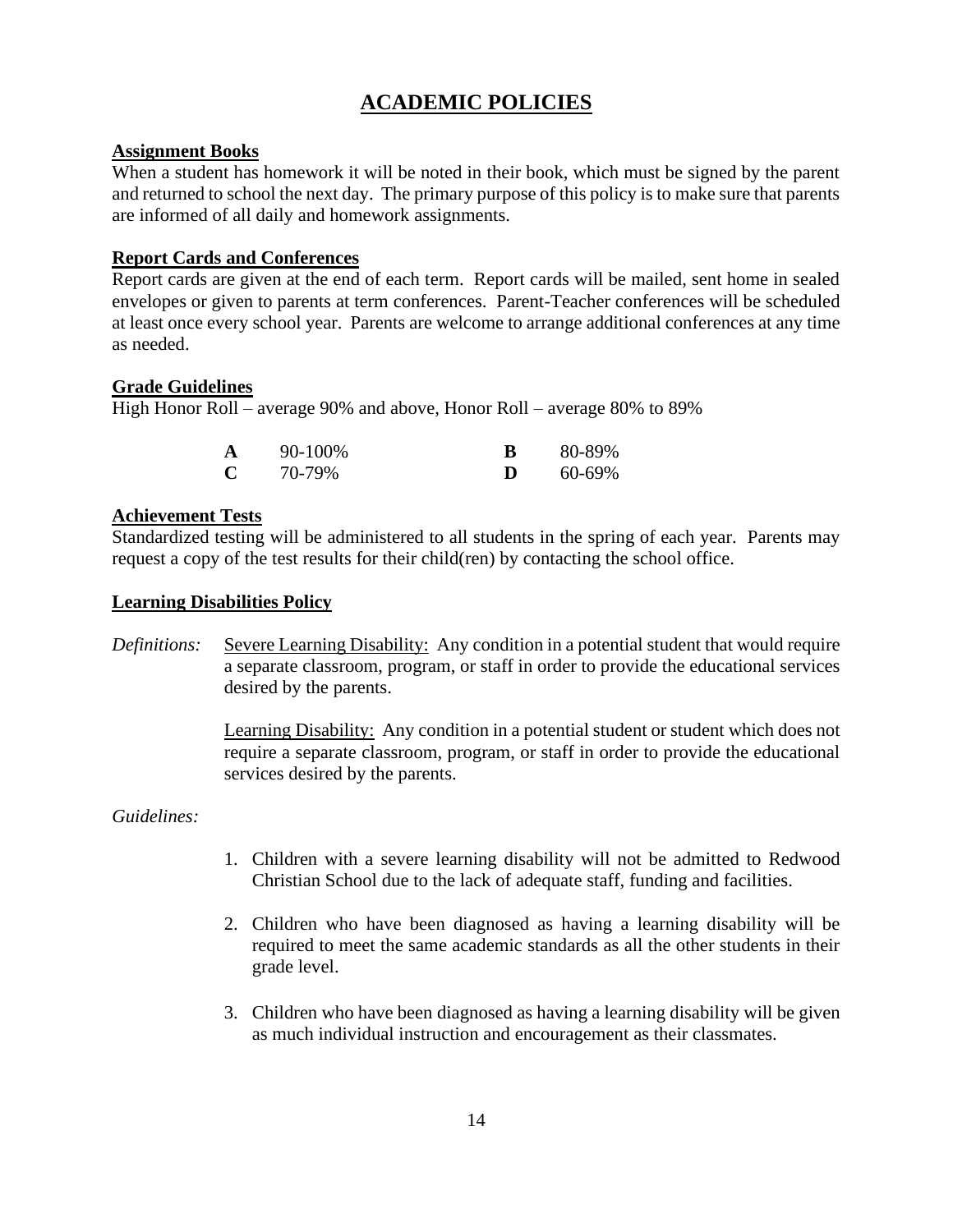## **MISCELLANEOUS**

### **Visitors**

All parents and visitors must register in the office before entering a classroom. This includes all classroom volunteers. When delivering an item to your child at school, please bring it to the office and s/he will pick it up there. When entering a classroom, please knock and wait for the teacher to greet you.

### **Chapel**

Chapel services are held on Wednesday mornings from 8:35-9:30am. Various speakers share a message with the students. Parents are always welcome to join us for the service. School begins every morning (except Wednesday) with Chapelette. Students gather together for pledges, prayer and worship from 8:30-8:45am.

#### **Volunteer and Service Hours**

Every parent with children enrolled at Redwood Christian School has numerous opportunities to contribute time, resources and finances to meet the needs within the school program. In fact, without parent involvement, some programs would have to be cut back and/or tuition would increase. Each family is required to volunteer 30 hours during the school year. Opportunities for service to the school include helping with fundraisers, baking items, driving for field trips, classroom assistance, recess supervision, or financing a student scholarship. Unfulfilled service hours will be billed on the June statement at \$20.00 per hour.

#### **Parent-Staff Communication**

The primary method of parent-staff communication is through the classroom Dojo app. Email is used as a secondary method.

#### **Sports Program**

RCS teams may compete with local elementary, or city league teams throughout the year. Sports that may be offered are: girls' volleyball, cross-country, girls' basketball, boys' basketball, or coed basketball. To participate in sports (or any other extracurricular activity) a student must be current in all homework assignments, maintain a "C" grade in all subjects, and exhibit positive behavior for that academic year.

#### **Lunches**

Students should bring their lunches in sacks or lunch boxes clearly marked with their name. Candy, gum, soft drinks and foods with excessive sugar content are not allowed at school.

#### **Withdrawal From School**

To withdraw a student from school, the office should be notified immediately and all books and other school property must be returned. Records will be released when the school bill is paid in full.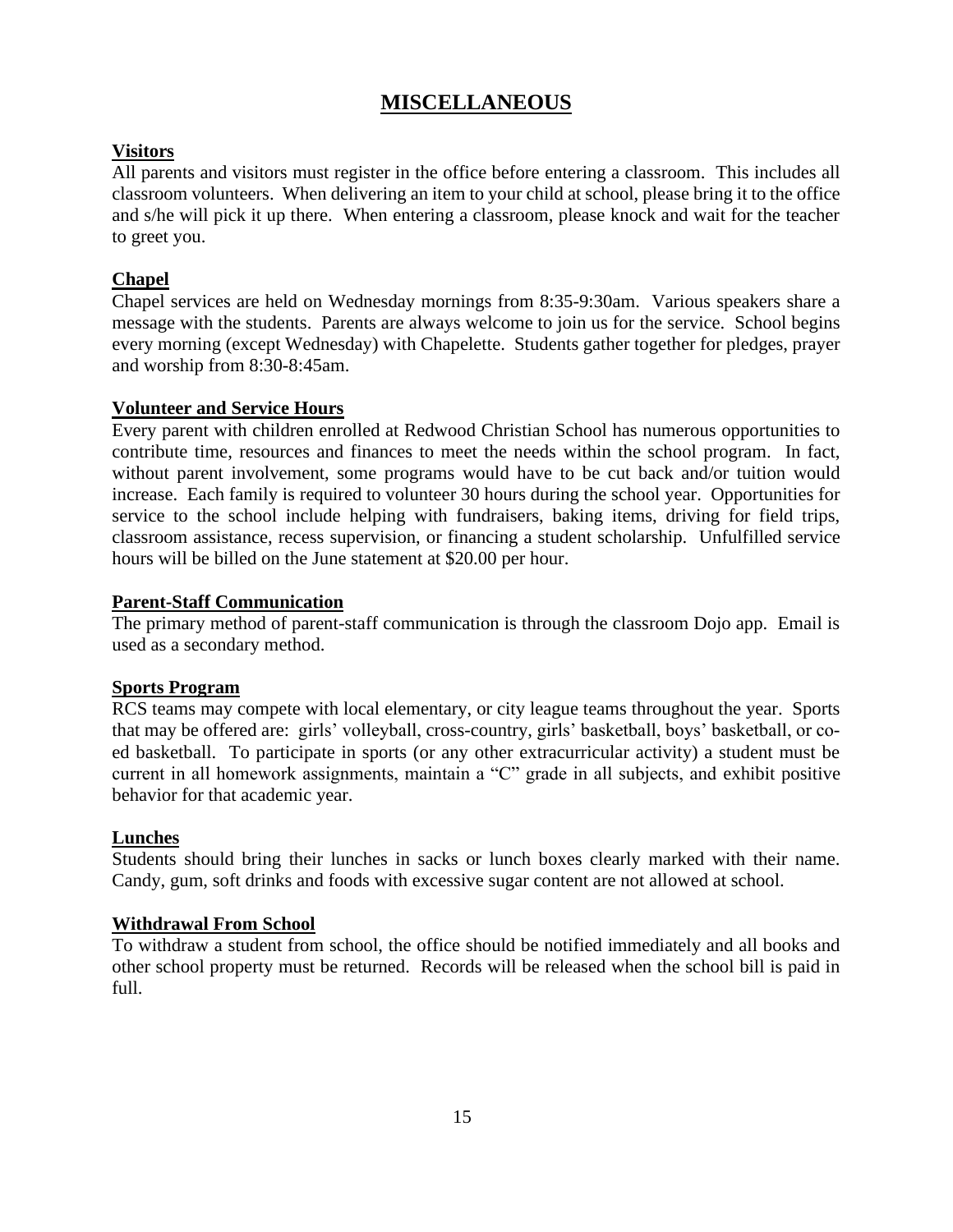# **DRESS CODE**

#### **Uniform Dress Code**

The dress code policy is written to encourage modesty, school spirit, reducing distractions, and school unity. As a school, Redwood Christian School desires to portray a Christ-like attitude in our dress, which is what man sees, for "man looks at the outward appearance, but the Lord looks at the heart." 1 Samuel 16:7

The cooperation of the student and the parent is necessary in maintaining the standards of the uniform dress code. Adherence to the dress code is a family responsibility. Parents shall assume this important responsibility and thereby leave the school free to focus on its primary goals of building godly character and academic competence.

RCS has a preferred school account with Lands' End with all of the accepted uniform components listed. All plaid items for the girls, and all school spirit wear will need to be purchased from Land's End. Other items may be purchased from wherever you choose. However, RCS does benefit from items purchased through Lands' End. We believe that our families will benefit from and appreciate the high quality of the uniforms available. Our Lands' End school code is: **900191909**. We realize there are many kinds and styles of clothing that are acceptable and honoring to the Lord. RCS has chosen the following in establishing our dress code.

### **GIRLS' DRESS CODE Monday through Thursday**

| Dress:          | Plaid jumper, plaid skirt or navy jumper (Lands' End – classic navy large<br>plaid) cotton skort or skirt (navy or khaki).<br>Hemline is to be no shorter than 2" above the knee.                                                                                                                           |
|-----------------|-------------------------------------------------------------------------------------------------------------------------------------------------------------------------------------------------------------------------------------------------------------------------------------------------------------|
| Pants $\&$      |                                                                                                                                                                                                                                                                                                             |
| Bermuda shorts: | Cotton twill pants (see page 16) or Bermuda shorts (navy or khaki), low<br>rise, tight-fitting pants/Bermuda shorts are not permitted, nor pants<br>with stretchy Lycra/Spandex material.                                                                                                                   |
| Blouse:         | Plain white blouse with collar, buttoned down the front                                                                                                                                                                                                                                                     |
|                 | Polo shirt or turtleneck, red, white, or navy                                                                                                                                                                                                                                                               |
| Sweaters:       | Solid color $-$ red, white, or navy                                                                                                                                                                                                                                                                         |
| Sweatshirt:     | RCS sweatshirt (proper blouse or polo must still be worn)                                                                                                                                                                                                                                                   |
| Shoes:          | Tennis shoes                                                                                                                                                                                                                                                                                                |
| Socks:          | Required                                                                                                                                                                                                                                                                                                    |
|                 | <u>Friday – Spirit Day and Field Trips</u>                                                                                                                                                                                                                                                                  |
| Uniform         | RCS T-shirt or RCS sweatshirt (in good condition) and jeans/jeans capri's<br>(pants or skirt, blue or black and in good condition). Jeans must be neither<br>too tight nor too loose (baggy) and may not have holes, rips or frays. Low<br>rise and tight-fitting jeans such as jeggings are not permitted. |
| Shoes:          | Tennis shoes                                                                                                                                                                                                                                                                                                |
| Socks:          | Required                                                                                                                                                                                                                                                                                                    |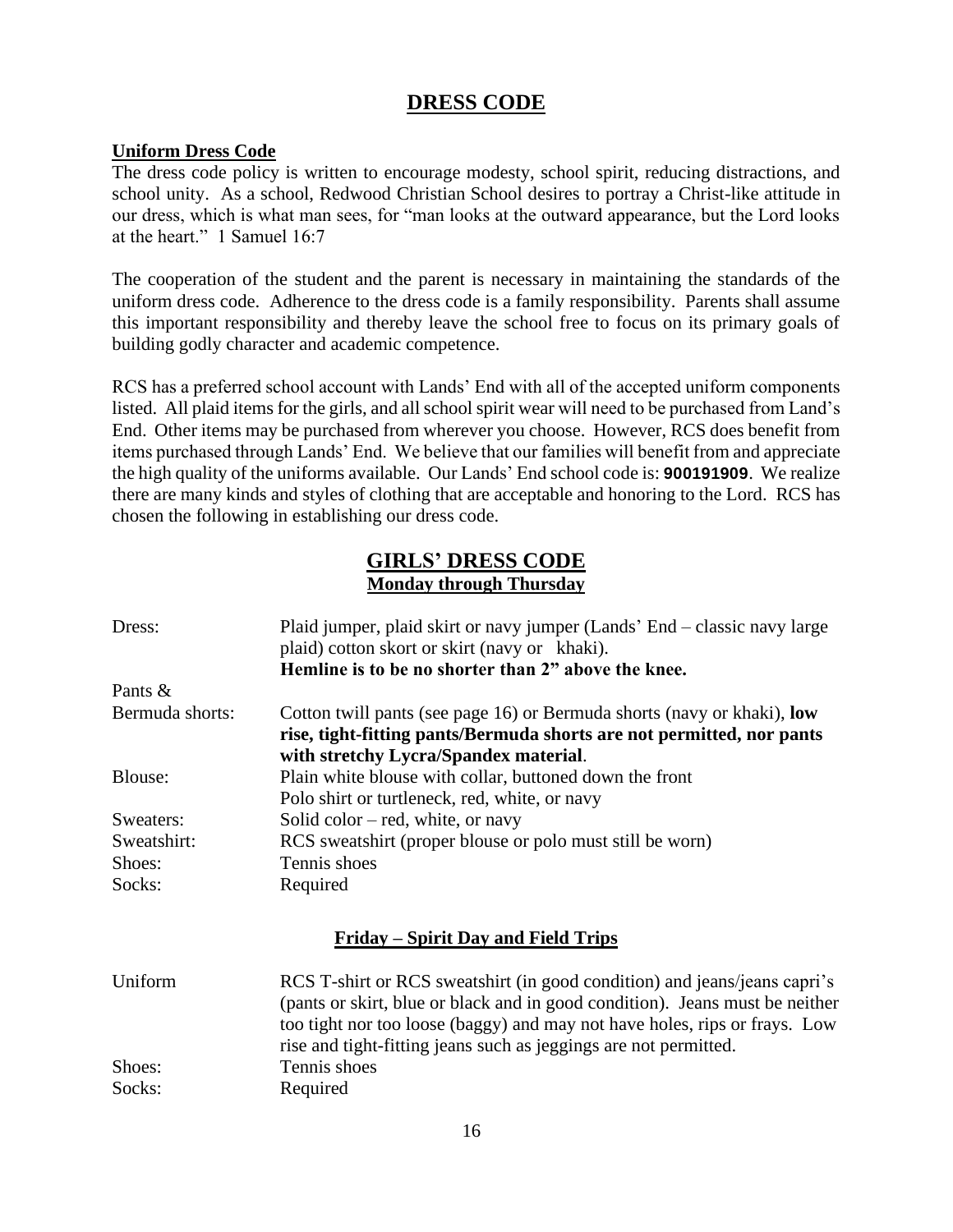## **BOYS' DRESS CODE Monday through Thursday**

| Pants $\&$      |                                                                  |
|-----------------|------------------------------------------------------------------|
| Bermuda shorts: | Cotton twill pants (see below) or Bermuda shorts (navy or khaki) |
| Shirt:          | White or light blue Oxford shirt (button down collar)            |
|                 | Polo shirt or turtleneck $-$ red, white, or navy                 |
| Sweater:        | Solid color - red, white, or navy                                |
| Sweatshirt:     | RCS sweatshirt (proper shirt must still be worn)                 |
| Shoes:          | Tennis shoes                                                     |
| Socks:          | Required                                                         |

### **Friday – Spirit Day and Field Trips**

| Uniform | RCS T-shirt or RCS sweatshirt (in good condition) and jeans (blue or<br>black in good condition). Jeans must be neither too tight nor too loose |
|---------|-------------------------------------------------------------------------------------------------------------------------------------------------|
|         | (baggy) and may not have holes, rips or frays. Low rise jeans are not<br>permitted.                                                             |
| Shoes:  | Tennis shoes                                                                                                                                    |
| Socks:  | Required                                                                                                                                        |

### **For Girls and Boys**

**No logos or trims on blouses, polo shirts, and sweaters. \*\*Undershirts must be in school colors: red, white or navy\*\***

### **Permitted uniform pants (or visual equivalent):**



### **P.E. Uniform for 3<sup>rd</sup>-8<sup>th</sup> Grade Students**

We prefer the students to "dress down" for P.E. However, if your student chooses to not "dress" down", s/he will still be expected to fully participate in P.E. Here is the accepted P.E. uniform: RCS T-shirt or solid color – red, white, or navy T-shirt, and solid color – board or basketball shorts (mid thigh to knee in length). Sweatpants are optional. Use Monday, Tuesday, and Thursday dress code for shoes.